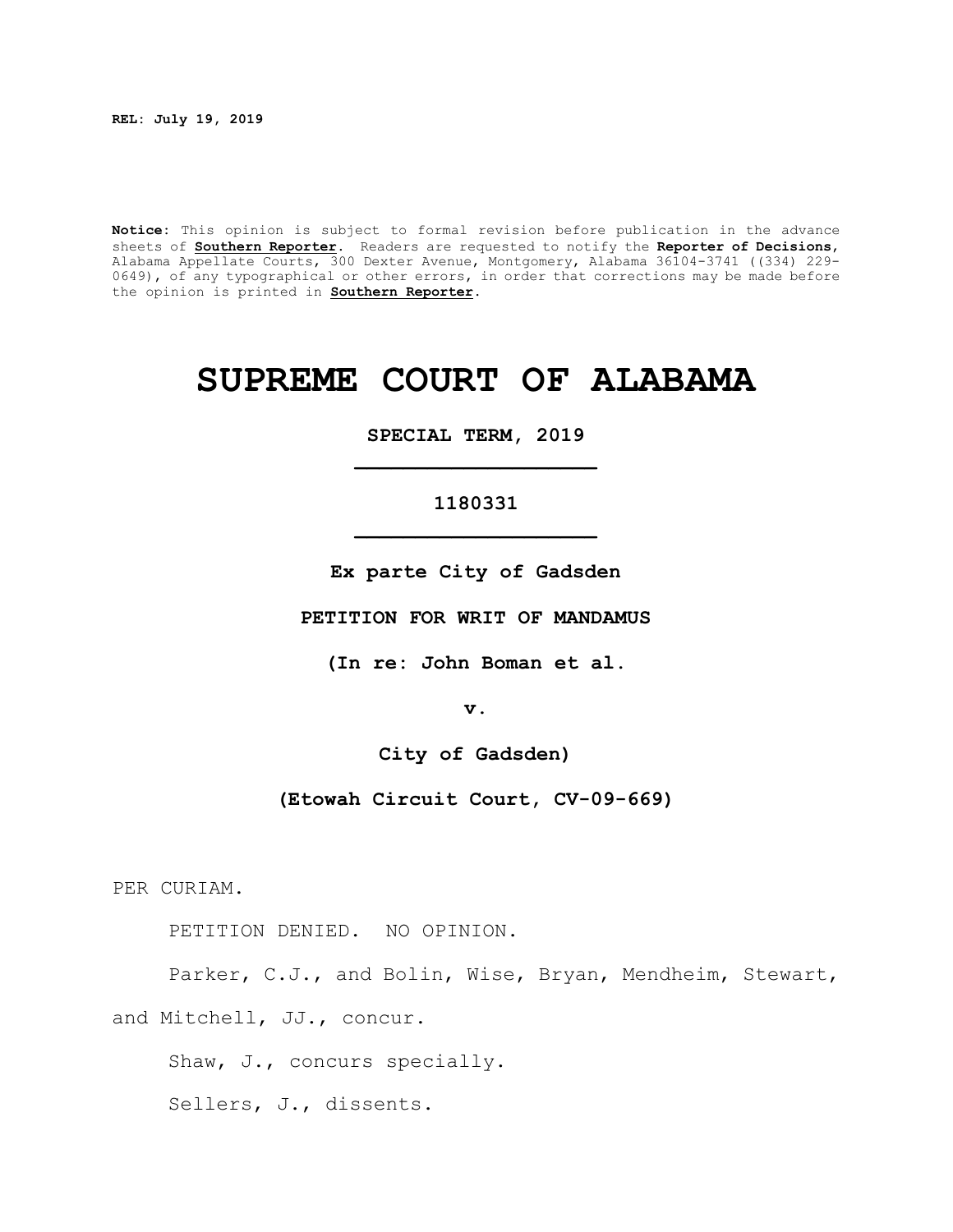SHAW, Justice (concurring specially).

I concur to deny the petition. I write specially to note the following.

This petition is the most recent action in long-term, ongoing litigation. The facts of this case can be found in numerous decisions of this Court, and I see no need to repeat them all here. See City of Gadsden v. Boman, 104 So. 3d 882 (Ala. 2012); City of Gadsden v. Boman, 143 So. 3d 695 (Ala. 2013); and Boman v. City of Gadsden, 220 So. 3d 298 (Ala. 2016) ("Boman III"). It is sufficient to note that the plaintiffs, who are active or retired police officers and firemen with the City of Gadsden ("the City"), sued the City alleging that they had been erroneously denied certain benefits. Specifically, count I of the complaint alleged, among other things, that all the plaintiffs have or had an employment contract with the City; it appears conceded at this point that the contract was unwritten, but it is argued that some of its terms are found in written materials, such as employee handbooks. The plaintiffs also sought refunds of certain pension payments as well as damages for the City's failure to pay into Social Security on their behalf and to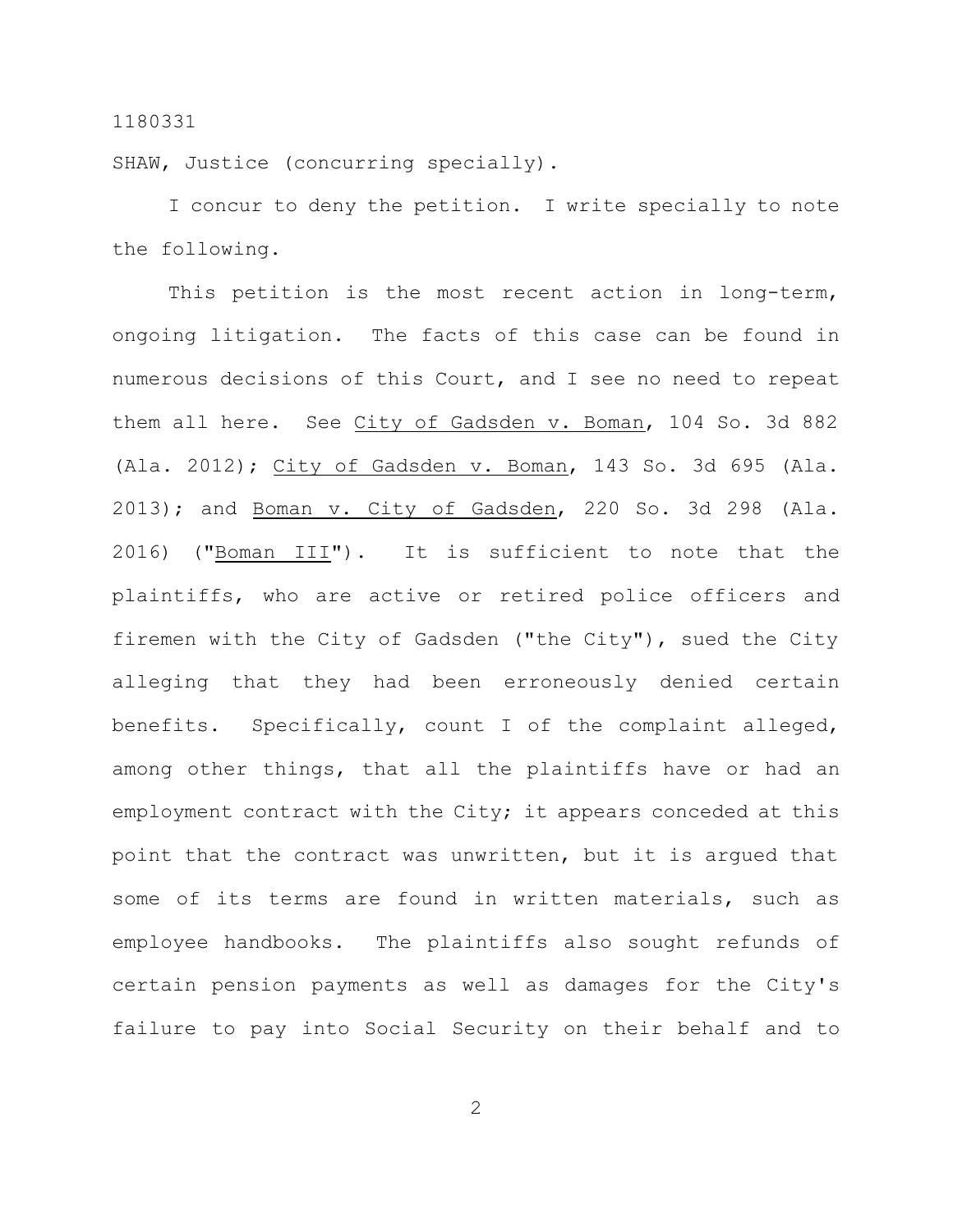provide medical-coverage benefits. They further sought equitable relief in that they be given "continuing medical coverage" and the "full medical care" that was in effect when they retired.

Count II of the complaint related solely to claims asserted by John Boman, one of the plaintiffs. In it, Boman essentially alleged that a contract existed between him and the City providing him lifetime health coverage after retirement. The trial court entered a summary judgment for the City on this count, and Boman's appeal of that decision was the subject of Boman III. Boman argued on appeal that "he entered into an enforceable employment contract with [the City], which, he argues, guaranteed lifetime health-care benefits to retirees such as him." 220 So. 3d at 302. In affirming the summary judgment, this Court focused on whether there was an express contract to provide lifetime health benefits: "[E]ven accepting his contention that the handbook created an employment contract between him and [the City], there is simply no language in any version of the employee handbook that actually relates to retiree health benefits." 220 So. 3d at 302.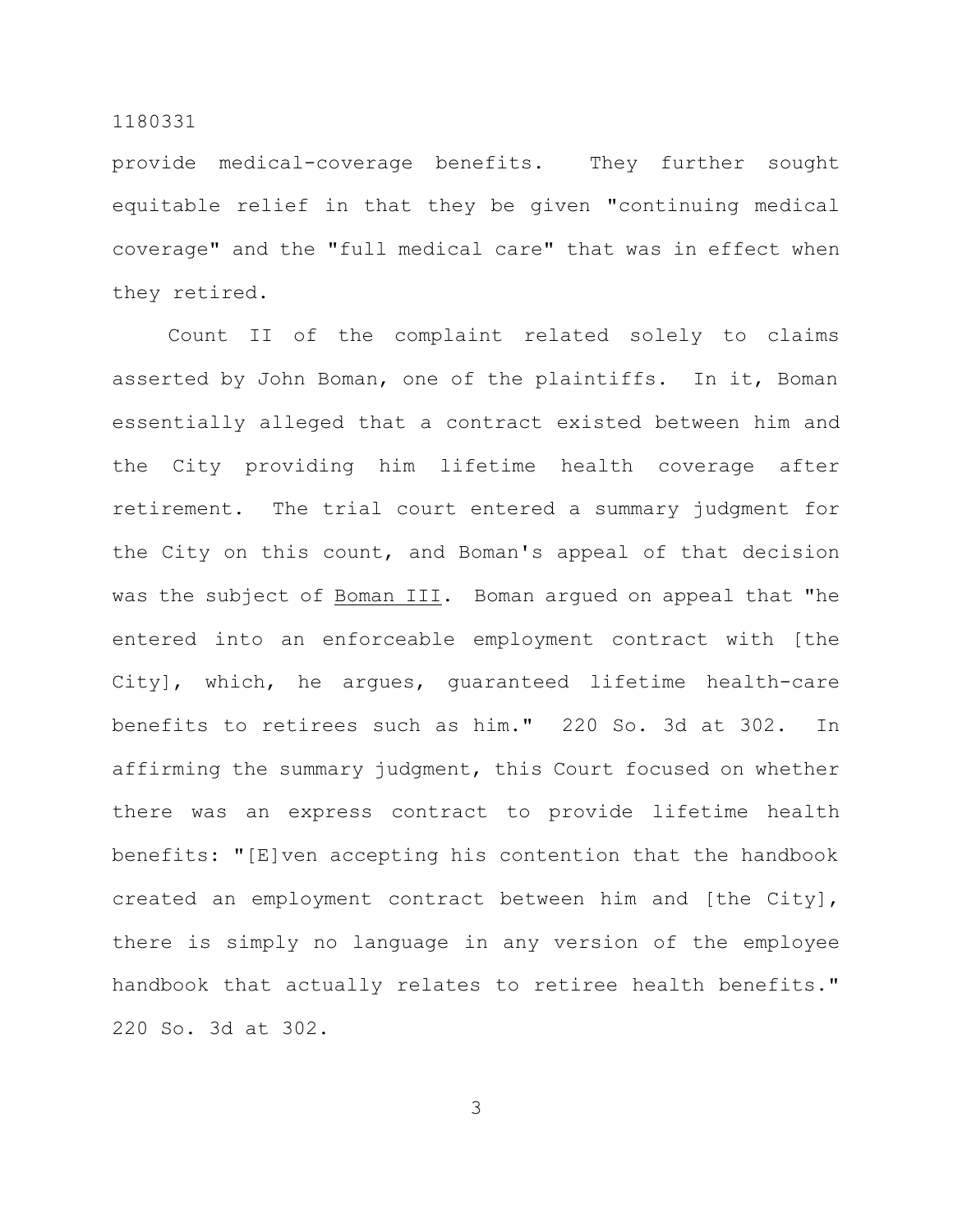In the instant petition, the City argues that the judgment against Boman on count II and affirmed in Boman III foreclosed count I and, thus, that the trial court should have entered a summary judgment<sup>1</sup> for the City on that count. However, the petition does not convince me that the judgment on count II adjudicated or otherwise foreclosed litigation of count I. It arguably might adjudicate any allegations similar to those by Boman in count II regarding whether postretirement health benefits were part of an express contract, but it would not seem to foreclose the existence of an implied contract or other equitable relief for such benefits. In fact, equitable remedies often exist only if there is no express contract in the first place. Cf. Kennedy v. Polar-BEK & Baker Wildwood P'ship, 682 So. 2d 443, 447 (Ala. 1996) ("This Court has recognized that where an express contract exists between two parties, the law generally will not recognize an implied contract regarding the same subject matter."). Unless it can be established that Boman III foreclosed all possible contractual relationships--express,

<sup>&</sup>lt;sup>1</sup>The motion for a summary judgment is not included with the materials before us, but the memorandum in support of that motion is found in a supplemental appendix to the petition.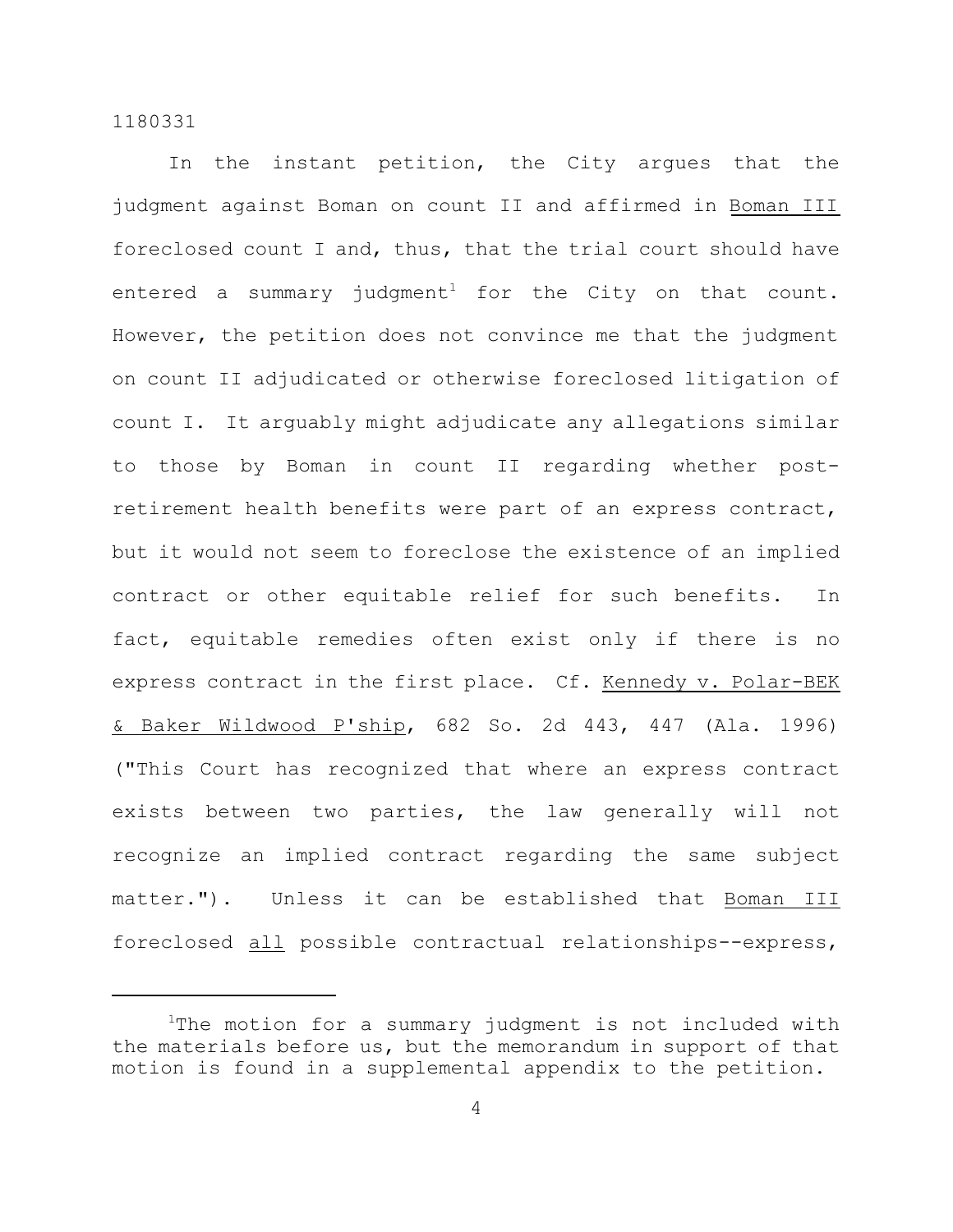implied, or otherwise imposed by equity--between all the parties, then it is not clear that the judgment in that case impacts count I. Even if we could hold that Boman III did foreclose all contractual relationships, the petition does not make clear that that conduct forecloses the separate relief sought in count I regarding the pension overpayments and damages. The petition seems to acknowledge this on page 6, stating that only "certain" claims by the plaintiffs in count I "overlap" with count II. It may very well be that there are no equitable doctrines allowing the relief sought in count I, but the petition, in my view, has not demonstrated that.

In any event, the general rule is that this Court will not review by a petition for a writ of mandamus the merits of an order denying a motion for a summary judgment. See Ex parte Mobile Infirmary Ass'n, 74 So. 3d 424, 427 (Ala. 2011), and the numerous cases cited therein. There are many exceptions to this rule for certain categories of cases and issues. Ex parte U.S. Bank Nat'l Ass'n, 148 So. 3d 1060, 1064 (Ala. 2014) (listing decisions describing when mandamus is an appropriate means of review). See also Ex parte U.S. Bank, 148 So. 3d at 1073 (Shaw, J., concurring specially) ("[T]here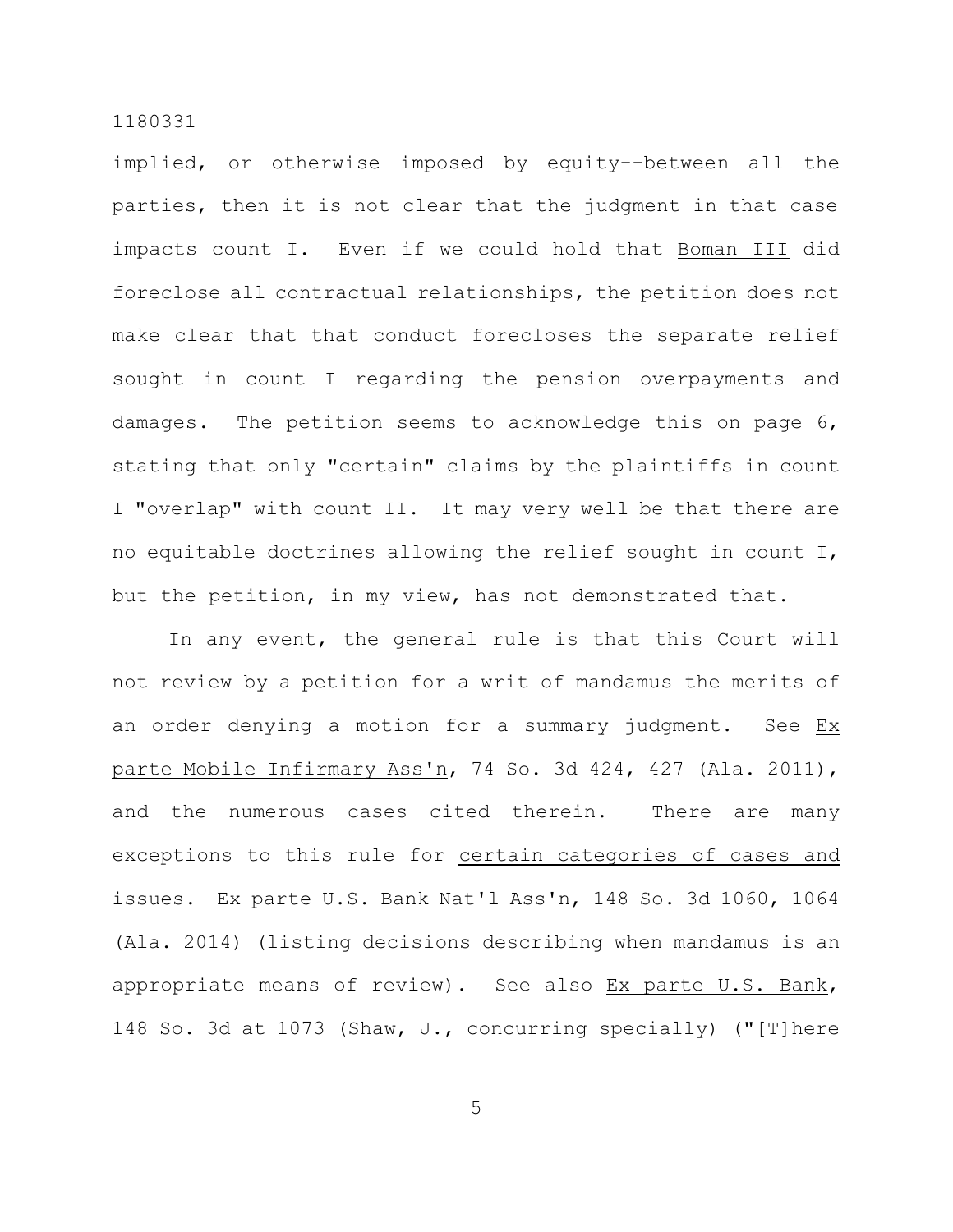are numerous situations in which this Court exercises authority by mandamus to review interlocutory decisions that, if properly set aside, would terminate an action so as to avoid the waste and expense of further litigation." (emphasis added)). None of the exceptions--or situations--seems applicable here.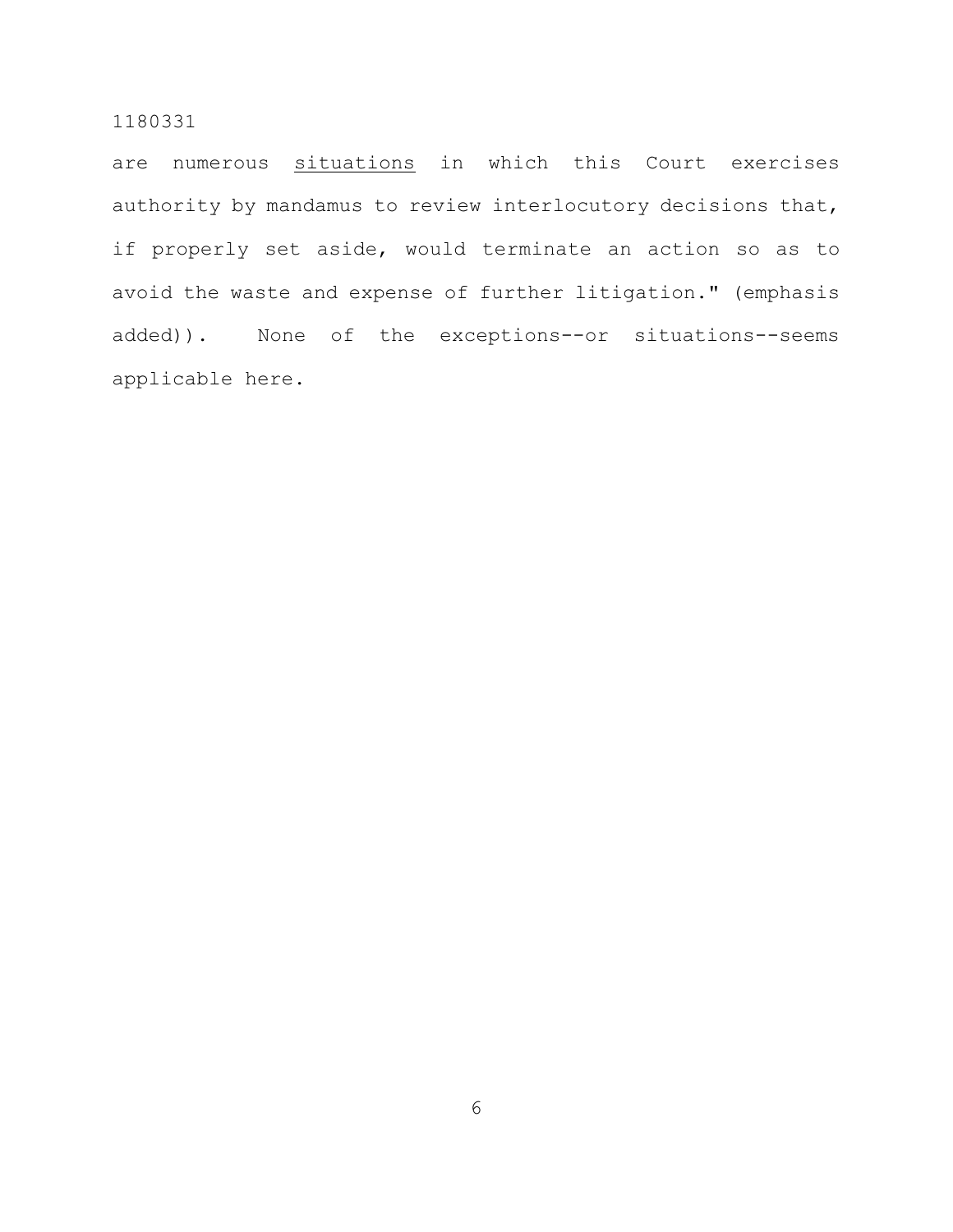SELLERS, Justice (dissenting).

I respectfully dissent. I would grant the petition and issue the writ ordering the Etowah Circuit Court to enter a summary judgment in favor of the City of Gadsden ("the City") on count I of the 14th amended complaint.

#### I. Facts and Procedural History

This is the fourth time in seven years this case has been before us. See City of Gadsden v. Boman, 104 So. 3d 882 (Ala. 2012) ("Boman I"); City of Gadsden v. Boman, 143 So. 3d 695 (Ala. 2013)("Boman II"); and Boman v. City of Gadsden, 220 So. 3d 298 (Ala. 2016)("Boman III"). As background, count I of the 14th amended complaint, which is the subject of this mandamus petition, was severed from count II of the complaint, in which John Boman asserted an individual breach-of-contract claim against the City. In Boman III, this Court affirmed a summary judgment in favor of the City on count II of the complaint, concluding that no contract existed between the City and Boman to provide Boman with lifetime health-care benefits upon his retirement. Based on that ruling, the City moved the trial court to enter a summary judgment on count I of the complaint, in which the plaintiffs, active and retired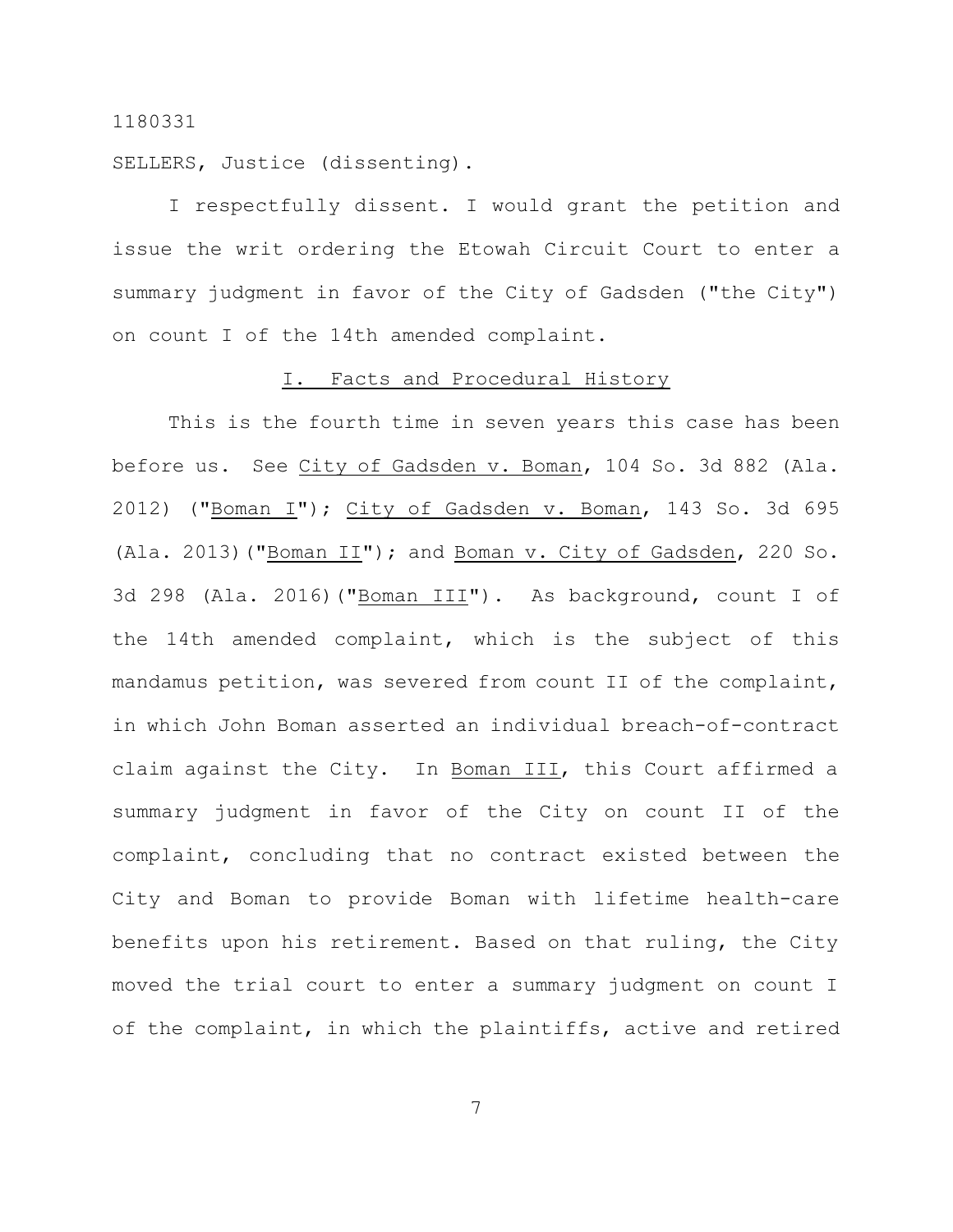police officers and firemen with the City, as discussed infra, seek equitable relief for an alleged breach of contract. The trial court denied the City's motion for a summary judgment on count I; that denial is the subject of this mandamus petition.

Boman worked for the City as a police officer from 1965 until he retired in 1991; it is undisputed that he did not have a written employment contract with the City. Following his retirement, Boman elected to pay for retiree health coverage through a group plan offered by the City and administered by Blue Cross and Blue Shield of Alabama ("Blue Cross"). In 2000, however, the City elected to join the "Local Government Health Insurance Plan" ("the State plan") administered by the State Employees' Insurance Board ("the Board"); the claims administrator for the State plan was Blue Cross. The State plan provided, in relevant part, that, when a retiree becomes "entitled" to Medicare, Medicare becomes the primary payer of medical benefits; the State plan becomes the secondary payer; and a participant must have both Parts A and B of Medicare to have adequate coverage under the State plan.

When Boman turned 65 in 2011, Blue Cross began denying his medical claims based on his failure to provide Blue Cross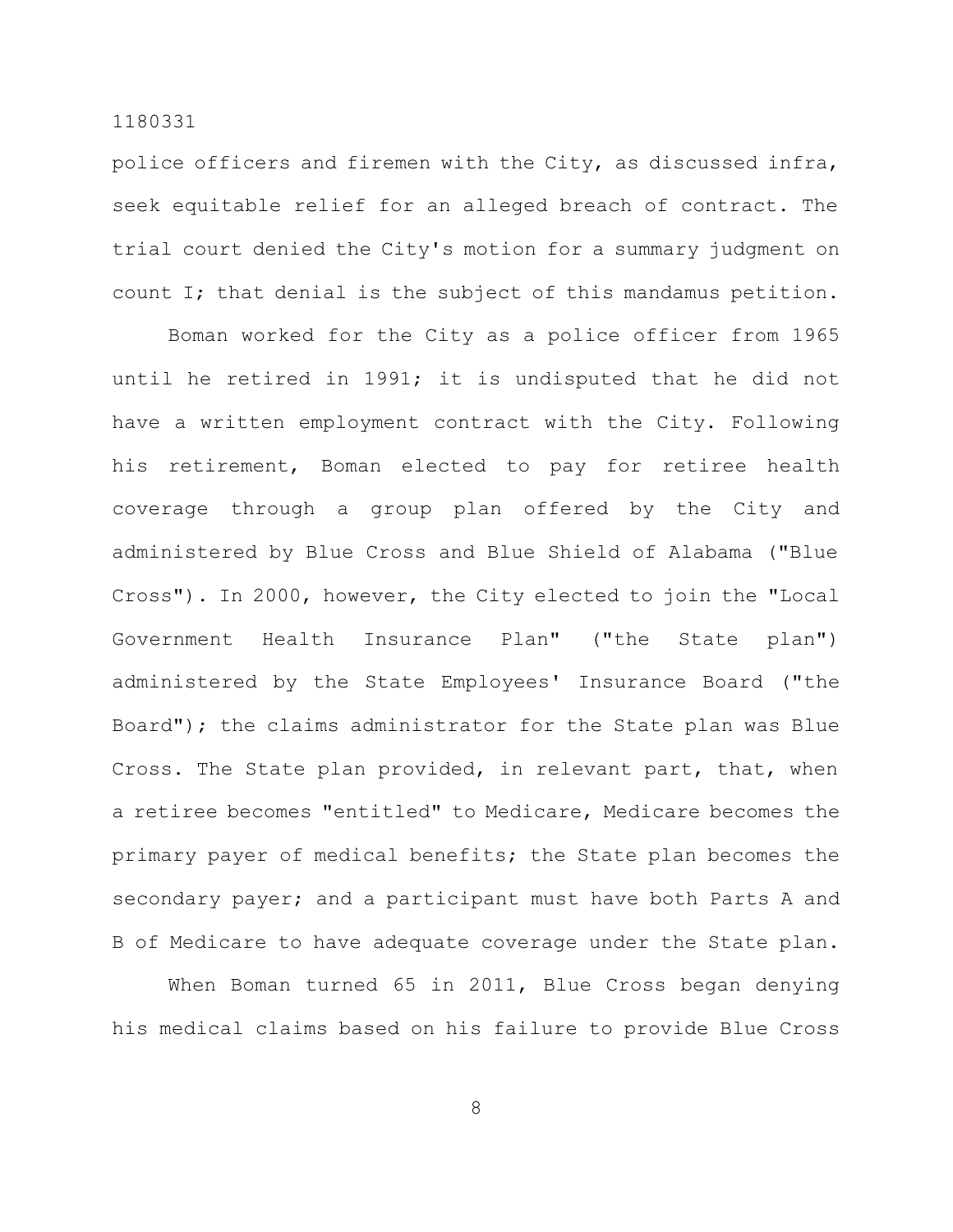with a "record of the Medicare payment" associated with his claims. During his employment with the City, however, Boman had been exempted from paying Medicare taxes; thus, he had no Medicare credits. $^{2}$  Boman requested from the Board that the State plan remain his primary coverage. The Board denied that request, taking the position that, when Boman became entitled to Medicare upon turning 65, the State plan became secondary to Medicare. Boman sued the City, alleging, among other things, that he had entered into an employment contract with the City requiring the City to provide him lifetime healthcare benefits upon his retirement, that those benefits had vested when he reached 20 years of service as a police officer for the City, and that the City had breached that agreement when he turned 65 and the State plan was deemed secondary to Medicare. $3$  Boman asserted that that agreement was

 $2$ When Boman was hired in 1965, he was required to participate in the Policemen's and Firemen's Retirement Fund of the City of Gadsden ("PFRF"), established by act of the Alabama Legislature, Act No. 80-442, Ala. Acts 1980. Because Boman participated in the PFRF, he was exempt from paying Medicare taxes. See Boman I for a detailed discussion concerning Medicare coverage for groups of employees working in positions covered by a public-retirement system.

<sup>&</sup>lt;sup>3</sup>Boman also sued the State plan, the Board, and the Board members in their official capacities. However, the City is the only remaining defendant in this litigation.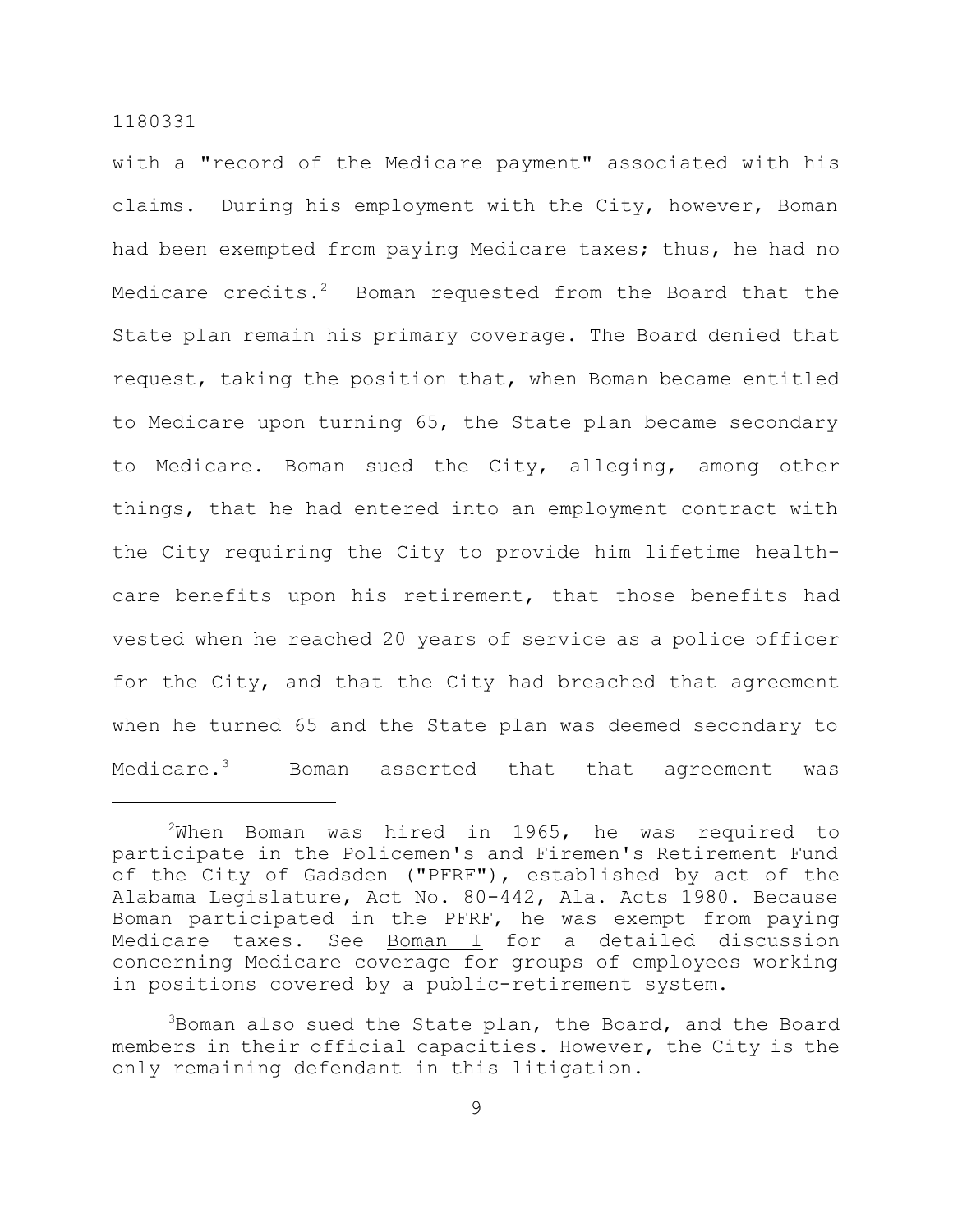memorialized in various versions of the employee handbook the City distributed to its police officers. Boman further relied on the deposition testimony of former mayor of the City, Steve Means, who stated that the employee handbook was the written understanding of the agreement between the City and the police department. The trial court entered a summary judgment in favor of Boman, concluding that the State plan remained his primary coverage because he was not Medicare eligible.

In Boman II, this Court reversed the summary judgment in favor of Boman, concluding that Boman was "entitled" to Medicare, as that term was used in the State plan. This Court determined that, even though Boman was not entitled to participate in "premium-free" Medicare coverage, he was nevertheless entitled to participate in Medicare simply by enrolling and paying the applicable premium once he turned 65 years old. On remand, the trial court entered a summary judgment in favor of the City, concluding that there was no contract requiring the City to provide Boman with lifetime health-care benefits. Boman appealed.

In Bowman III, this Court affirmed the summary judgment in favor of the City, explaining: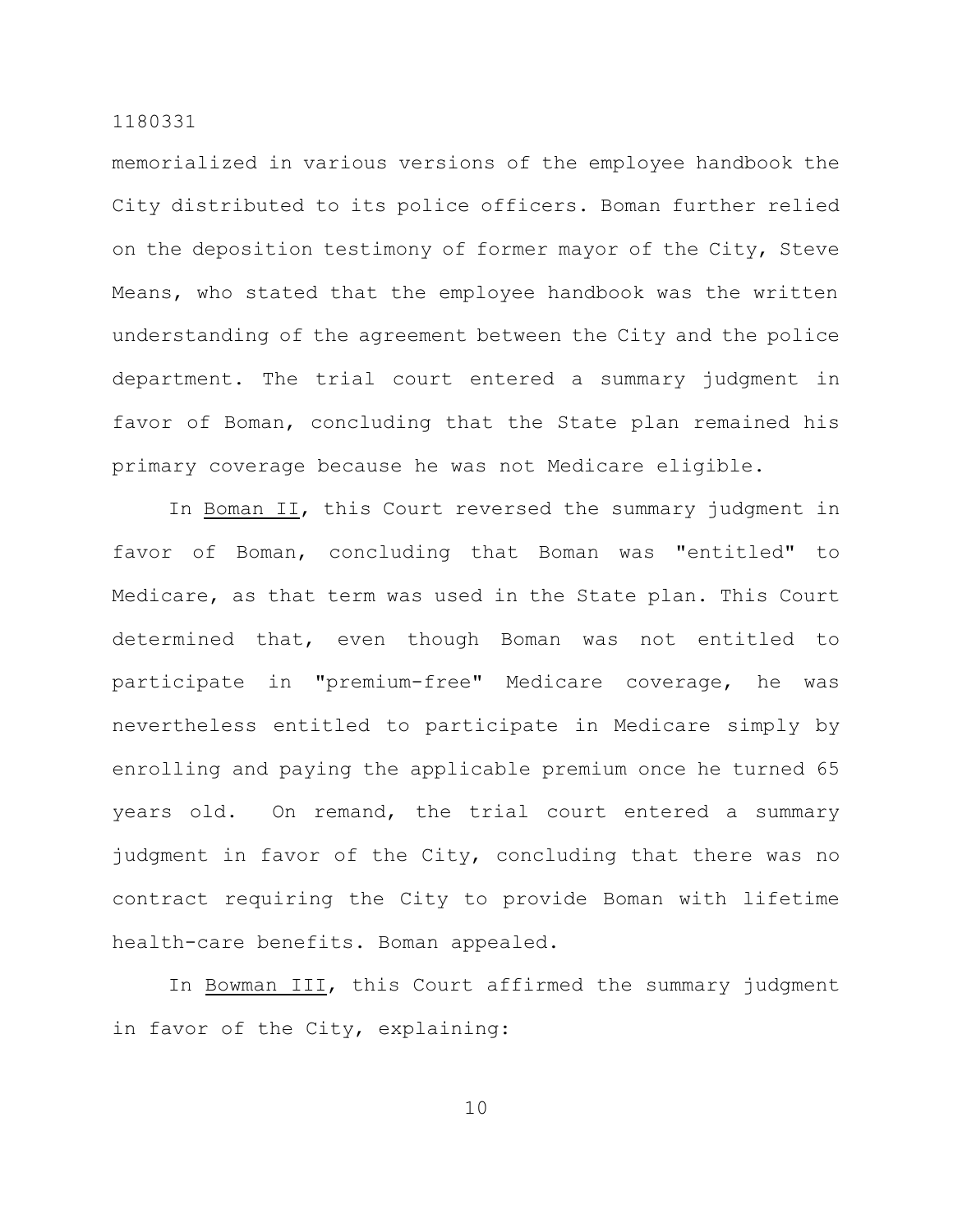"First, Boman argues that the summary judgment on his breach-of-contract claim is due to be reversed. Specifically, he contends that he entered into an enforceable employment contract with [the City], which, he argues, guaranteed lifetime health-care benefits to retirees such as him. He contends that this agreement is memorialized in the various versions of the employee handbook distributed by [the City] to the city's police officers during his employment. In support of this argument, Boman cites Hoffman–La Roche, Inc. v. Campbell, 512 So. 2d 725 (Ala. 1987), for the proposition that an employee handbook may form the basis of an employment contract. Boman also cites the testimony of a former mayor of [the City] who testified that the employee handbook was the written understanding of the agreement between [the City] and the police department. Boman alleges that the [State] plan became 'worthless' once it became secondary to Medicare. Thus, he argues that [the City] breached the employment agreement purporting to provide him lifetime health benefits.

"The fundamental problem with Boman's argument, however, is that, even accepting his contention that the handbook created an employment contract between him and [the City], there is simply no language in any version of the employee handbook that actually relates to retiree health benefits. An essential element of a breach-of-contract claim is '"the existence of a valid contract binding the parties."' City of Gadsden v. Harbin, 148 So. 3d 690, 696 (Ala. 2013) (quoting Ex parte Alfa Mut. Ins. Co., 799 So. 2d 957, 962 (Ala. 2001)). Here, Boman has not directed this Court to any provision of the handbook addressing retiree health benefits. It is true that some versions of the employee handbook summarized the health benefits for active uniformed employees of the police department, but nothing in the handbook can be construed as promising health benefits to retirees, much less definite, vested lifetime benefits. The provisions of the handbook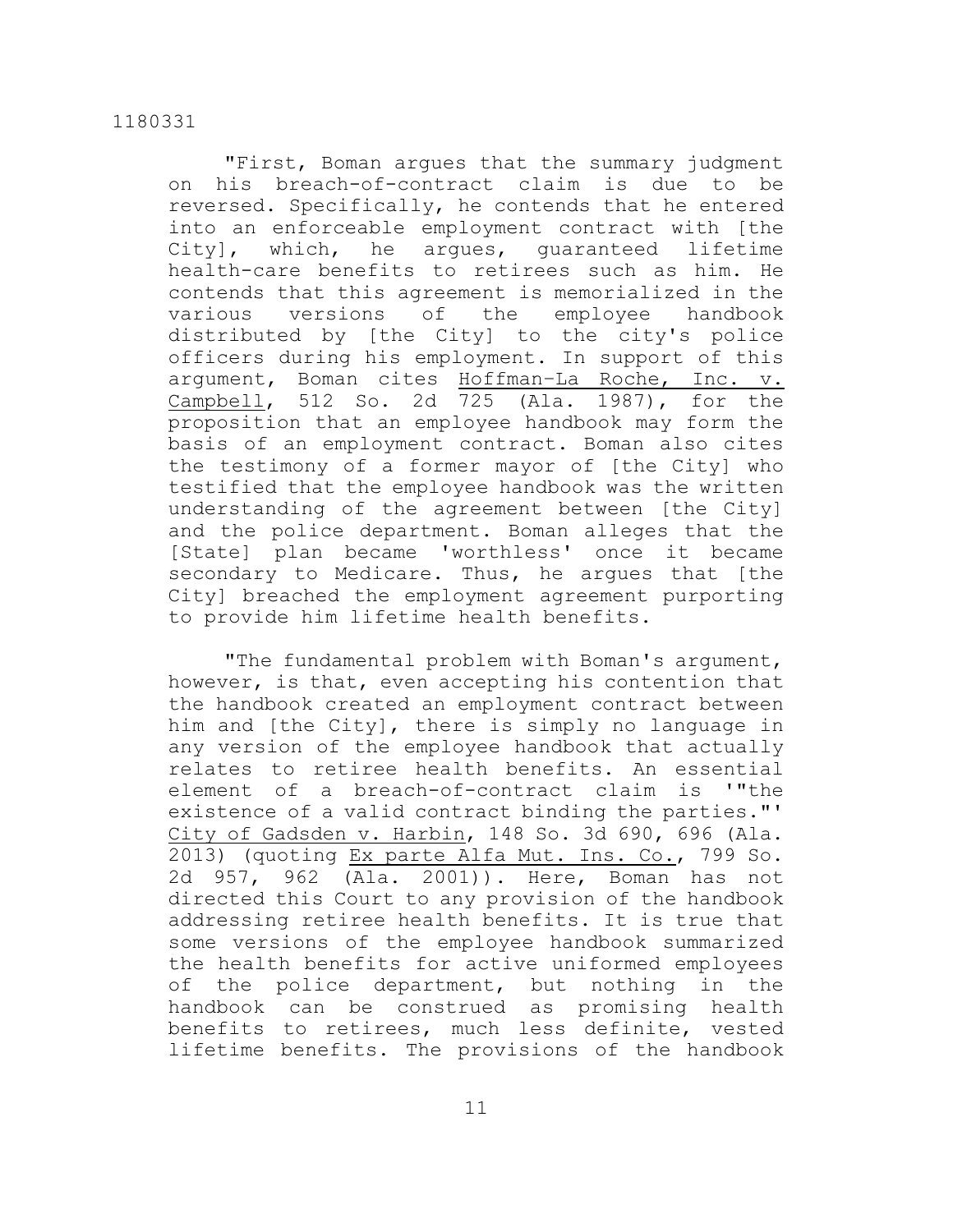that do mention retirement benefits specifically address those benefits provided through the Policemen's and Firemen's Retirement Fund of the City of Gadsden [('the PFRF')], established by act of the Alabama Legislature. Act No. 80–442, Ala. Acts 1980. The retirement benefits provided by [the PFRF], however, are pension benefits, not health-care benefits. In short, the handbook evidences no agreement on the part of [the City] to provide Boman with vested lifetime health benefits.

"Boman alternatively contends that the doctrine of promissory estoppel entitles him to relief on his breach-of-contract claim. Again, however, Boman has not directed this Court to any actual evidence of a promise by [the City] to provide him with vested lifetime health benefits. In short, Boman has not produced substantial evidence of the existence of a contract providing him with such benefits. Accordingly, the trial court correctly entered a summary judgment in favor of [the City] on Boman's breach-of-contract claim."

Boman III, 220 So. 3d at 302-03 (footnote omitted).

After the trial court entered a summary judgment in favor of the City on count II of the complaint, the City moved for a summary judgment on count I, in which the plaintiffs seek equitable relief based on an alleged breach of contract. In opposition to the City's summary-judgment motion, the plaintiffs attached the previously submitted deposition of former Mayor Steve Means; various versions of the employee handbook; and several affidavits of retired police officers and firemen, all of whom state that the City had assured them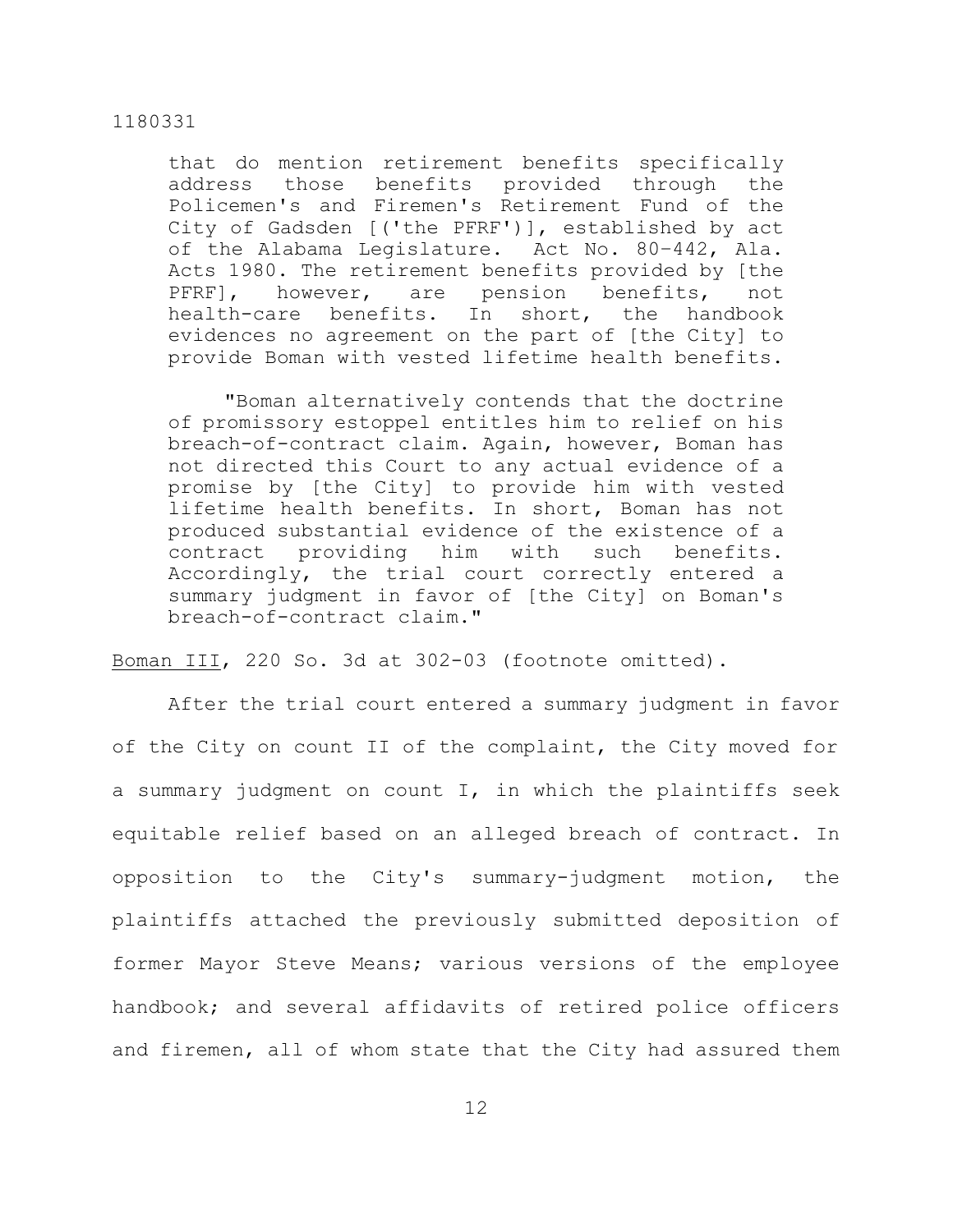that their retirement packages included lifetime health-care benefits. Inexplicably and seemingly disregarding the law of the case, the trial court entered an order denying the City's motion for a summary judgment, concluding that the City had not met its burden of proof that no contract existed between the City and the plaintiffs. <sup>4</sup> The City petitioned this Court for a writ of mandamus.

## II. Standard of Review

"A writ of mandamus is an extraordinary remedy available only when the petitioner can demonstrate: '"(1) a clear legal right to the order sought; (2) an imperative duty upon the respondent to perform, accompanied by a refusal to do so; (3) the lack of another adequate remedy; and (4) the properly invoked jurisdiction of the court."' Ex parte Nall, 879 So. 2d 541, 543 (Ala. 2003)(quoting Ex parte BOC Grp., Inc., 823 So. 2d 1270, 1272 (Ala. 2001))."

Ex parte Alabama Dep't of Corr., 252 So. 3d 635, 636 (Ala. 2017).

# III. Discussion

In their response, the plaintiffs specifically state that they are seeking "equitable reformation of the contract with

 $4$ This position is hard to reconcile, given that this Court had previously determined that there was no written contract that could afford any relief to the plaintiffs.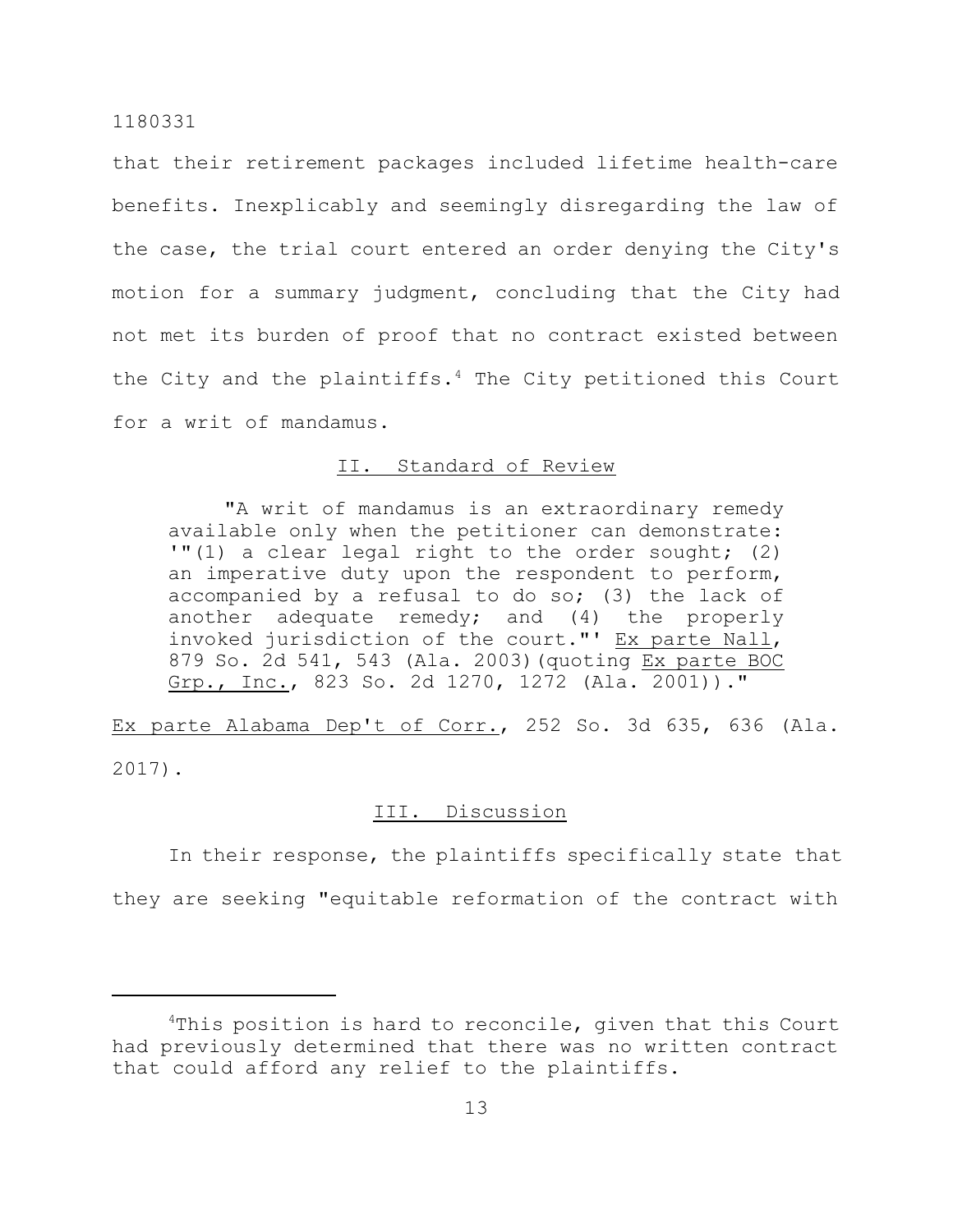the City" pursuant to  $\frac{1}{5}$  8-1-2, Ala. Code 1975,<sup>5</sup> because, they

say:

"The combination of the City not paying Medicare taxes for at least ten years on the employees, the insertion of Medicare language, and the resulting denial of coverage by [the Board], has gutted the contract plaintiffs entered into with the City to the point of nullity. The City, which had a duty to be aware of the coverage being offered by joining [the State plan] cannot claim surprise at the language. The City's knowledge and failure to inform plaintiffs, along with plaintiffs not being independently aware of the problem until seeking health care after age 65, demonstrate[] inequitable conduct on behalf of the City, allowing reformation of the contract to its original terms[,] i.e., lifetime health benefits."

(Emphasis added.)

<sup>5</sup>Section 8-1-2 governs the reformation of contracts and provides that,

"[w]hen, through fraud, a mutual mistake of the parties or a mistake of one party which the other at the time knew or suspected, a written contract does not truly express the intention of the parties, it may be revised by a court on the application of the party aggrieved so as to express that intention, so far as it can be done without prejudice to the rights acquired by third persons in good faith and for value."

(Emphasis added.) The plaintiffs' reliance on § 8-1-2 is misplaced because the plain language of the statute requires a written contract, which, in this case, undisputedly does not exist.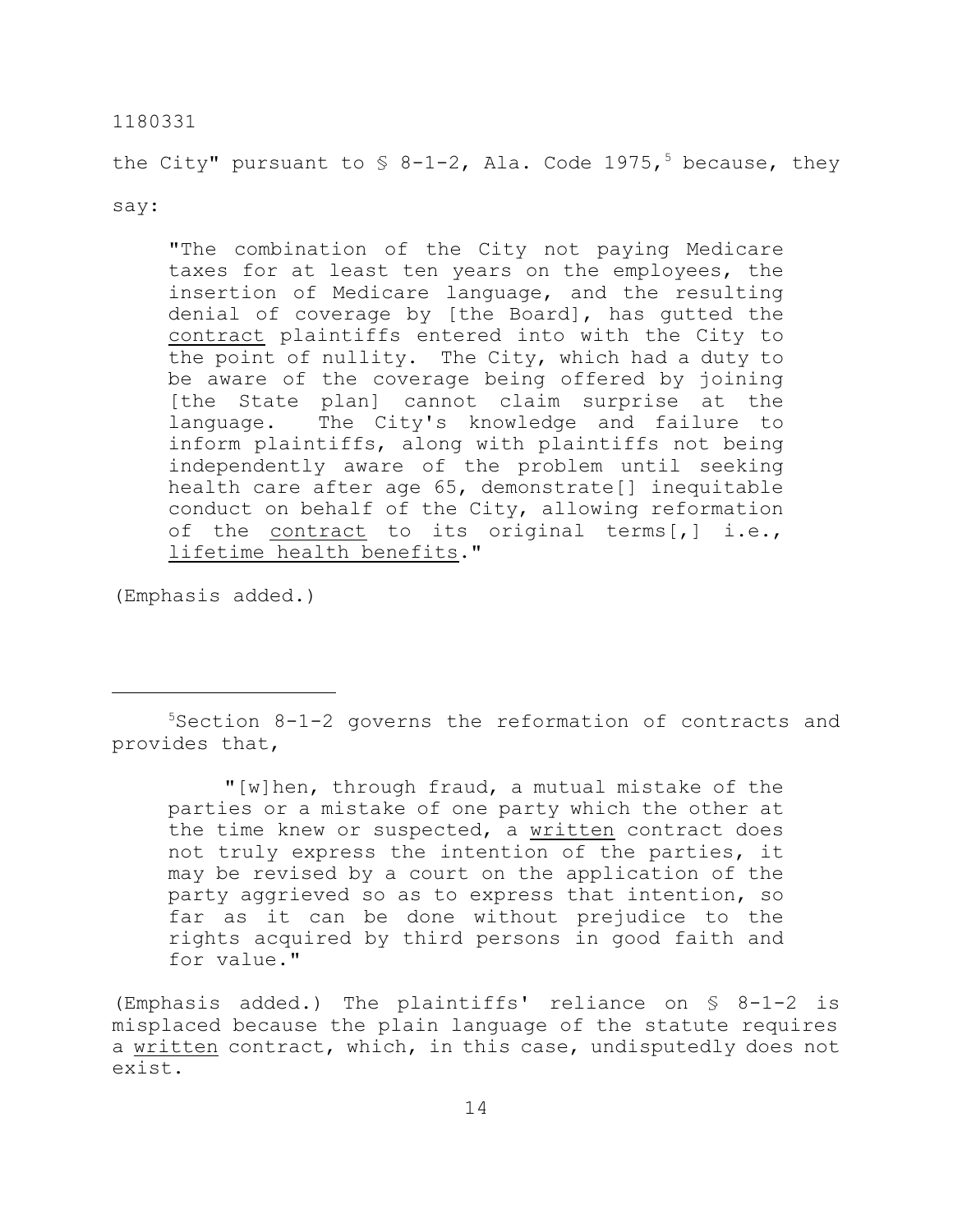As the City points out, this Court has held that nothing in the employee handbook distributed by the City to its police officers "can be construed as promising health benefits to retirees, much less definite, vested lifetime benefits." Boman III, 220 So. 3d at 303. This Court addressed similar claims in City of Gadsden v. Harbin, 148 So. 3d 690, 693 (Ala. 2013), a case in which Harbin, a retired police officer with the City of Gadsden, asserted

"that the City had assured him and had agreed with him that, if he worked 20 years, he would receive retirement benefits that would include a pension consisting of 50% of his wages, based on a slidingscale provision that allowed for annual increases, and lifetime family medical benefits. Harbin also asserted that the assurances and agreement were explained and ratified by the chief of police and by the employee handbooks issued by the City."

(Emphasis added.)

This Court held that Harbin had not presented sufficient evidence to establish an essential element of his claim, i.e., that a contract actually existed between him and the City:

"Harbin never articulated, even when specifically asked by the trial court, exactly what contract he contends the City breached. At various times, he appeared to rely on oral representations made by the chief of police when he was hired, on the written provisions in the various employee handbooks for City employees, and on the statutes establishing and modifying the PFRF."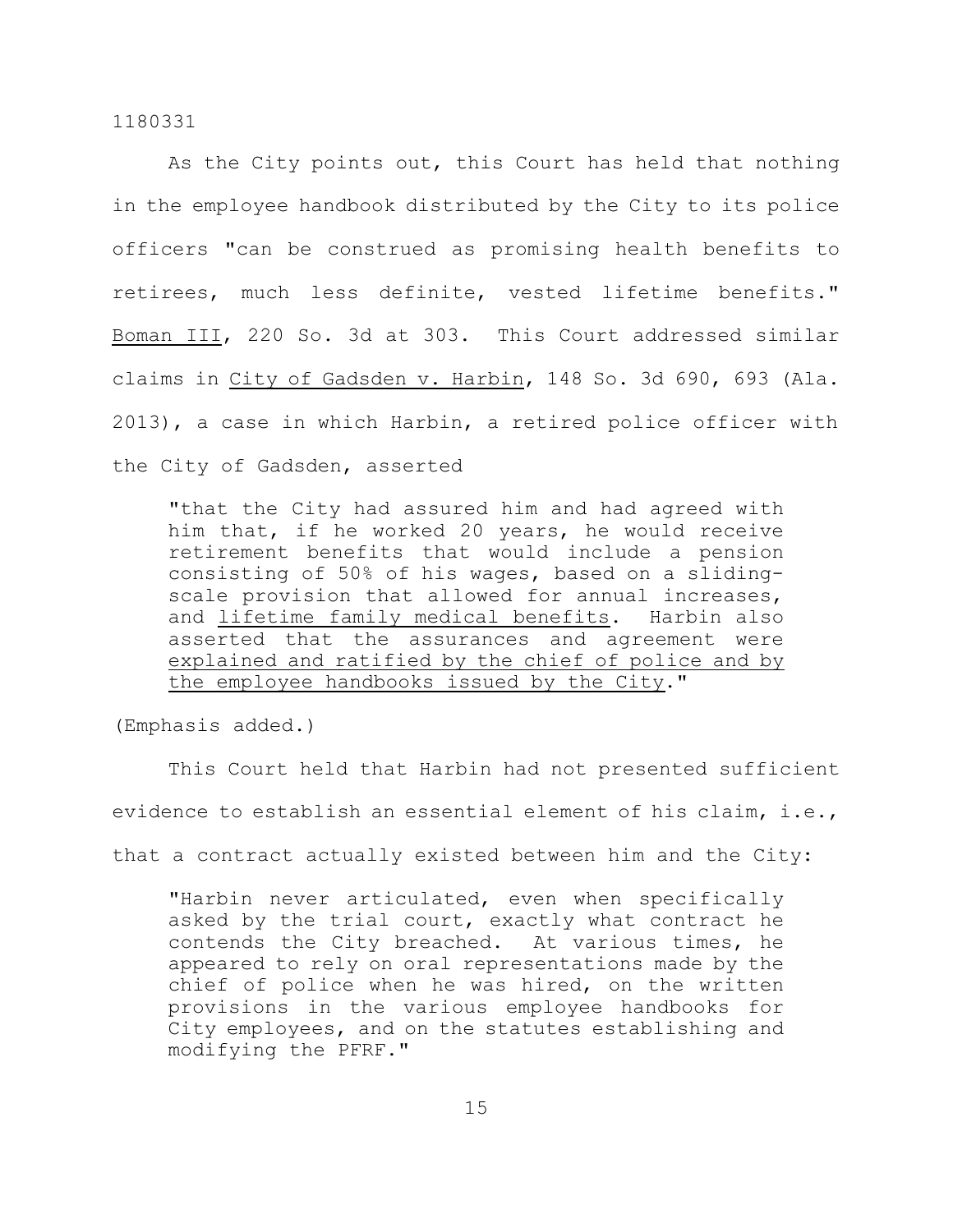Harbin, 148 So. 3d at 696. See also, generally, Dye v. City of Gadsden, CV-91-AR-1990-M (N.D. Ala.), in which the United States District Court for the Northern District of Alabama, in an unpublished memorandum opinion, held that the plaintiff class, of whom Boman was a class representative, had not demonstrated a property interest in continued health coverage and therefore had no valid Fourteenth Amendment due-process claim.

Despite the foregoing, the plaintiffs claim that there is presently more evidence of the existence of a contract with the City than there was at the time of Boman's summaryjudgment hearing. First, in addition to resubmitting various versions of the employee handbook, the plaintiffs state that they have submitted affidavits of retired police officers and firemen, which, they say, demonstrate that the City "routinely promised life health care to the police and firemen from 1965- 1976 if the police and firemen qualified for retirement." The plaintiffs appear to argue that the affidavits demonstrate an oral promise on the part of the City to provide them lifetime health-care benefits upon retirement. However, the plaintiffs offer no discussion of the Statute of Frauds and its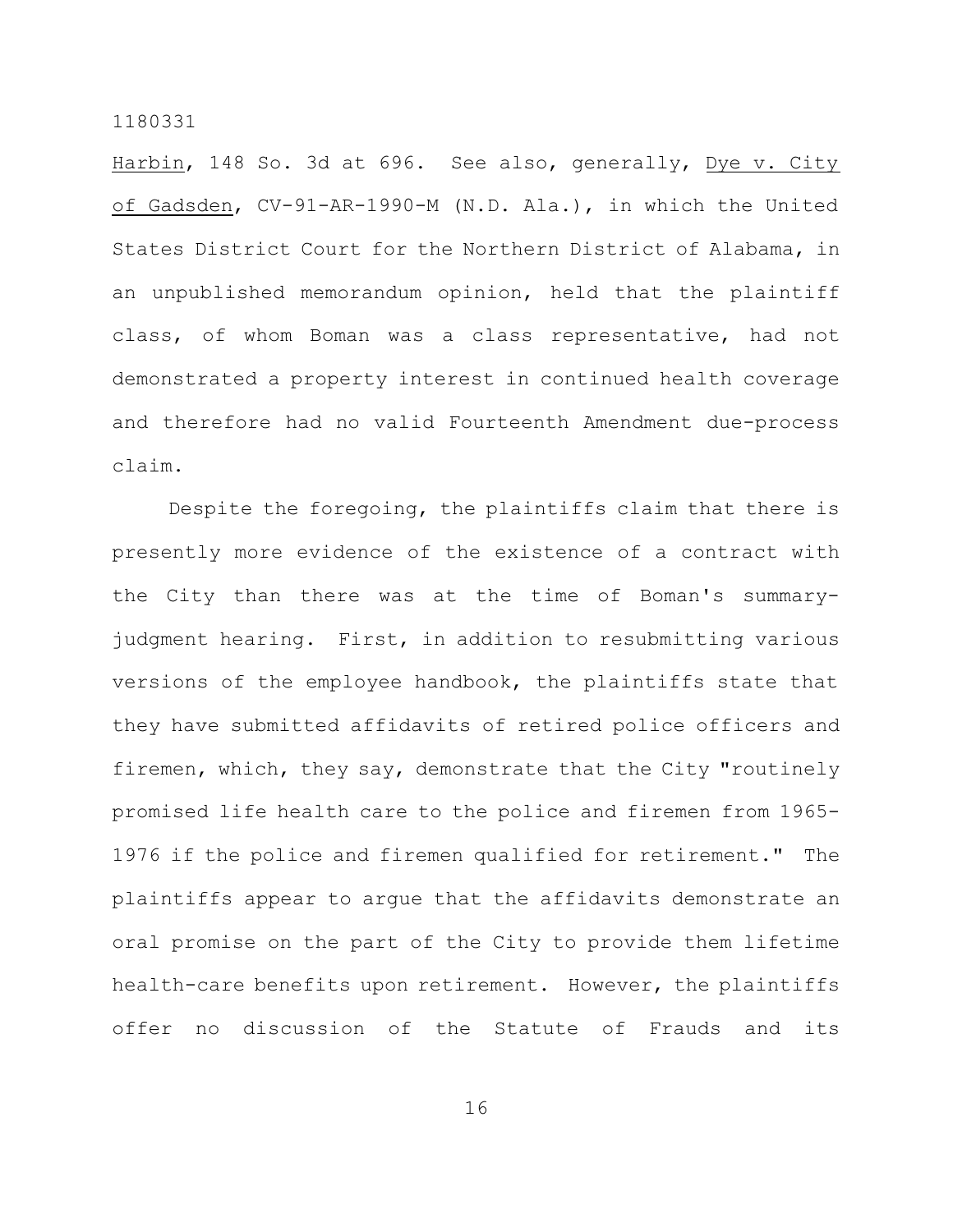application to their claim for equitable relief based on an oral promise. It is clear that any alleged oral promise on the part of the City to provide lifetime health-care benefits is not supported by any writing sufficient to satisfy the Statute of Frauds. Section § 8-9-2(1), Ala. Code 1975, specifically states that "[e]very agreement which, by its terms, is not to be performed within one year from the making thereof" is "void unless such agreement or some note or memorandum thereof expressing the consideration is in writing and subscribed by the party to be charged therewith." As explained in Boman III:

"We note that Boman does not contend on appeal that there was an oral promise to pay lifetime health benefits and that those benefits vested after 20 years of service. Had an unwritten agreement existed, however, it appears it would be void under the Statute of Frauds because such an agreement by its terms could not be performed within one year of its making. § 8-9-2, Ala. Code 1975. Nor could the doctrine of promissory estoppel be used to enforce an oral agreement void under the Statute of Frauds. See Branch Banking & Trust Co. v. Nichols, 184 So. 3d 337, 347-48 (Ala. 2015)."

220 So. 3d at 303 n. 3.

The Statute of Frauds therefore precludes examination of the affidavits to establish the existence of a contract providing for lifetime health-care benefits upon retirement. The fact that this Court, in Boman III, has already held that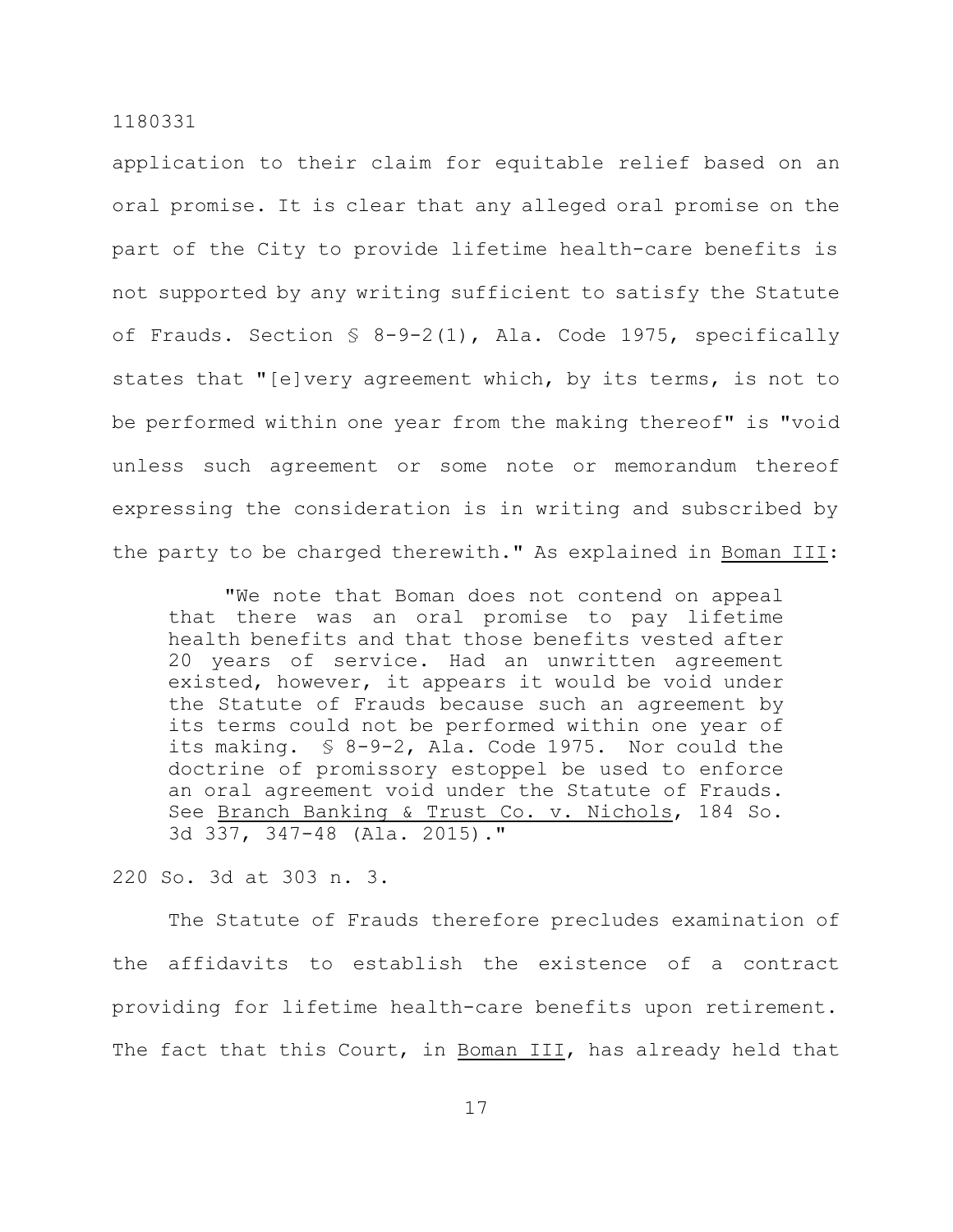no contract exists precludes the examination of the affidavits to resurrect such a claim because a nonexistent contract cannot be resuscitated, much less equitably reformed. Any testimony on the part of the plaintiffs on this issue accomplishes nothing more than explaining each individual's understanding of his or her conversation with City officials and his or her interpretation of the employee handbook. In short, there was no evidence offered to distinguish prior cases directly holding that no written contract existed.

The plaintiffs also assert that additional evidence of a contract is provided by this Court's decision in Fraternal Order of Police, Lodge No. 64 v. Personnel Board of Jefferson County, 103 So. 3d 17 (Ala. 2012). The plaintiffs assert that this Court, in Fraternal Order of Police, recognized a critical distinction between "entitled to" and "eligible for" and that, based on that distinction, they were not "entitled to" Medicare coverage; rather, they only became "eligible for" Medicare coverage. The plaintiffs state that the former is a bona fide entitlement, while the latter is an illusory entitlement--giving the possessor only the right to ask for a benefit. This argument is without merit. First, Fraternal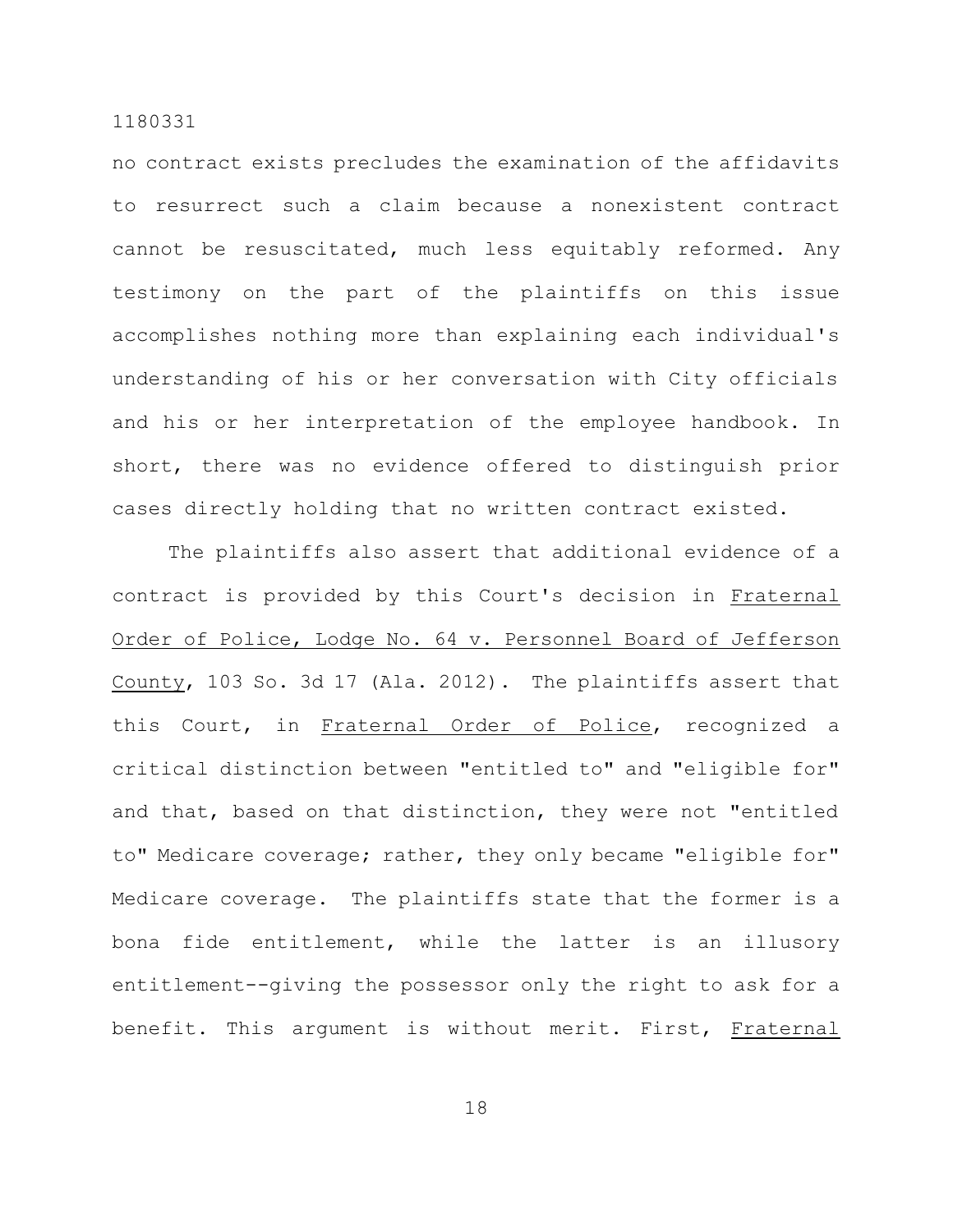Order of Police involved merit pay raises to sheriffdepartment employees, and not Medicare coverage. More importantly, in Boman II, this Court found it unnecessary to address whether there was an alleged distinction between the terms "eligible" and "entitled," because the relevant provisions of the State plan did not use the term "eligible" in reference to Medicare; thus, this Court tracked the language of the State plan to address whether Boman was "entitled" to Medicare. Clearly, the plaintiffs have provided no additional admissible evidence of a contract to justify continuing this litigation.

I recognize that as a general rule, subject only to certain narrow exceptions not applicable here, a petition for a writ of mandamus is not a vehicle by which to review the merits of an order denying a motion for a summary judgment; in all but the most extraordinary cases, an appeal is an adequate remedy. See Ex parte U.S. Bank Nat'l Ass'n, 148 So. 3d 1060 (Ala. Ass'n 2014) (discussing narrow exceptions to the general rule that a petition for the writ of mandamus is not a vehicle by which to review the merits of an order denying a summaryjudgment motion). In this case, however, a permissive appeal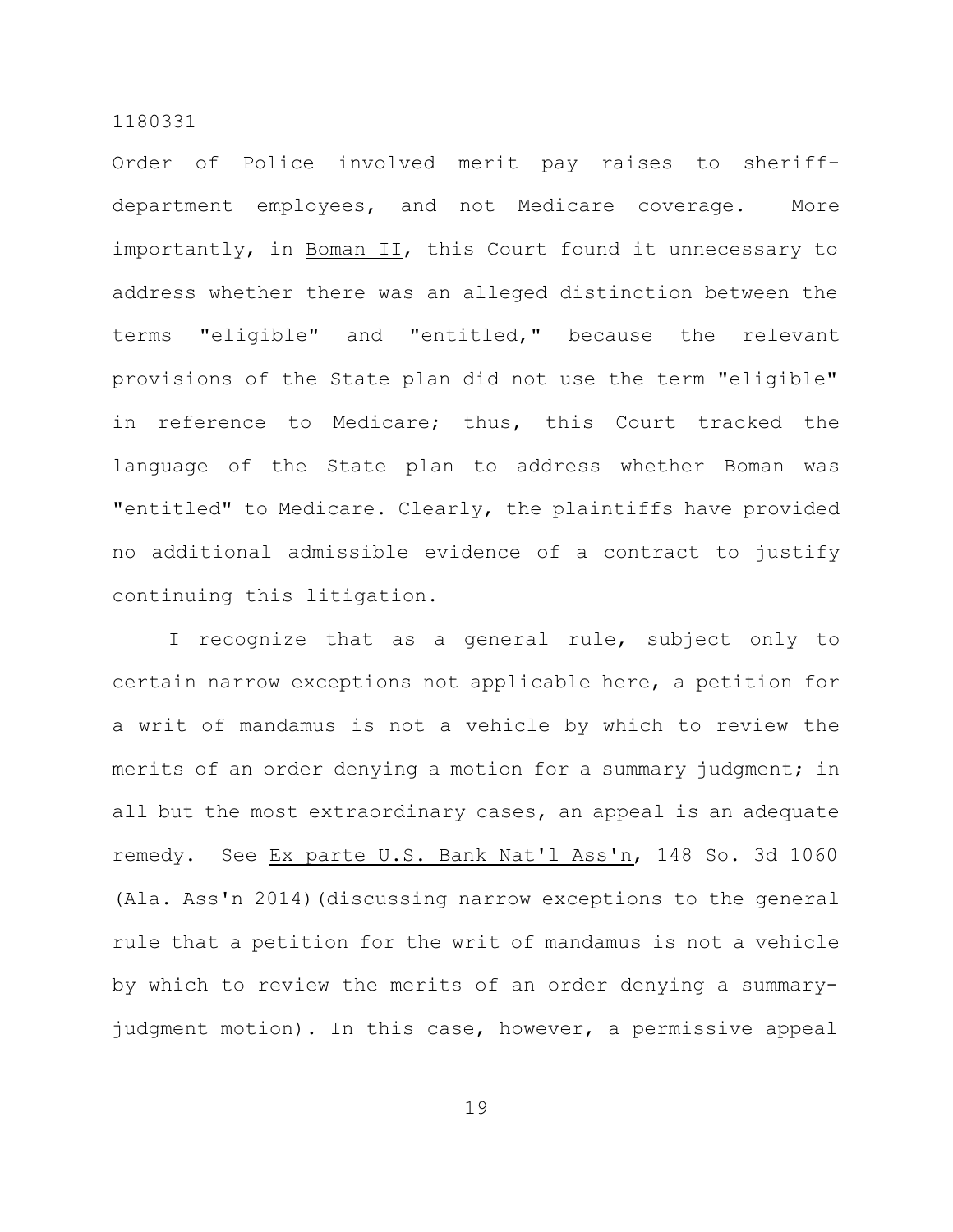under Rule 5, Ala. R. App., is undisputedly not an adequate remedy because the contract question certified by the trial court was previously examined and addressed in Harbin, supra, and Boman III.<sup>6</sup> And I do not agree that an appeal after a final judgment is an adequate remedy based on this Court's holding in Boman III. Simply put, this Court should not turn a blind eye to a blatant injustice by allowing this litigation to proceed any further, requiring the City to expend a substantial amount of money, time, and effort to relitigate the individual claims of some 49 individuals who are seeking equitable relief based upon the alleged breach of a nonexistent contract. This Court's holding in Boman III establishes the first three components for mandamus relief, i.e., a clear legal right to the order sought, an imperative duty upon the trial court to act and a failure to do so, and the lack of another adequate remedy. The fourth component

 $6$ Inexplicably, the trial court certified a question under Rule 5, Ala. R. App. P., which this court had previously answered, making Rule 5 inoperable. By certifying as the controlling question of law a question already answered by this Court, the trial court deprived the City of a means to redress error when the motion for a summary judgment was denied and our prior decision that no written contract existed was disregarded. The Court treated the petition for permissive appeal as a petition for a writ of mandamus and ordered answers and briefs.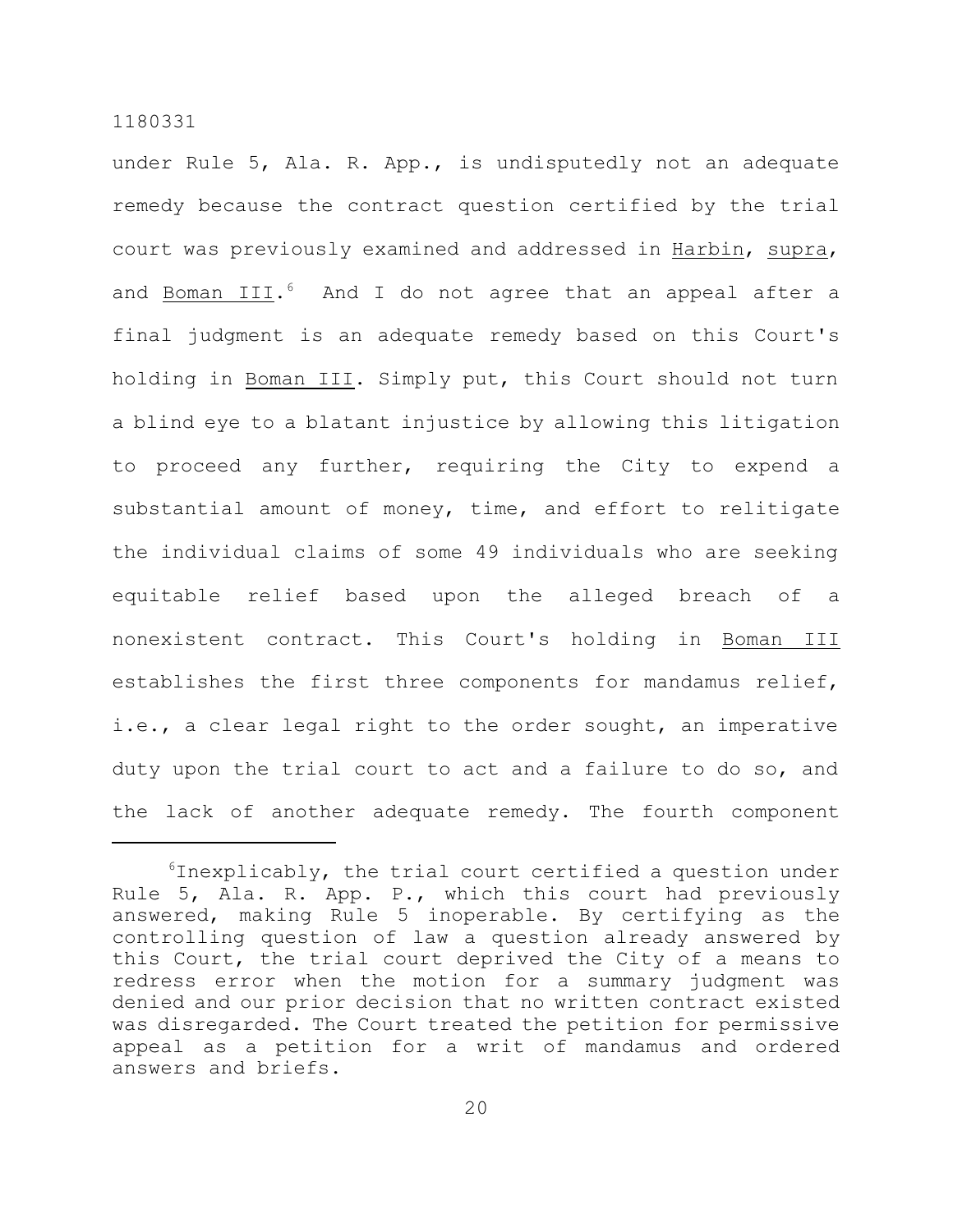necessary for the writ to be issued, namely the properly invoked (mandamus) jurisdiction of the court, is therefore present. I do not believe that issuing the writ in this case would be the equivalent of generally extending mandamus practice to allow for appellate review of the denial of a motion for a summary judgment; rather, in issuing the writ, this Court would merely be extending relief to the City where the City has demonstrated, from this Court's holding in Boman III, a clear legal right to relief in the absence of another adequate remedy. See, generally, Ex parte U.S. Bank National Ass'n, 148 So. 3d at 1073 (Shaw, J., concurring specially) ("It is undisputed that this Court has the authority, based on the Alabama Constitution and statute, to issue any writs necessary to give general superintendence and control of lower courts. Ala. Const. 1901, Art. VI, § 140; Ala. Code 1975, §  $12-2-7(3)$ . ... [T] here are numerous situations in which this Court exercises authority by mandamus to review interlocutory decisions that, if properly set aside, would terminate an action so as to avoid the waste and expense of further litigation."); see also, generally, Ex parte Hodge, 153 So. 3d 734 (Ala. 2014).